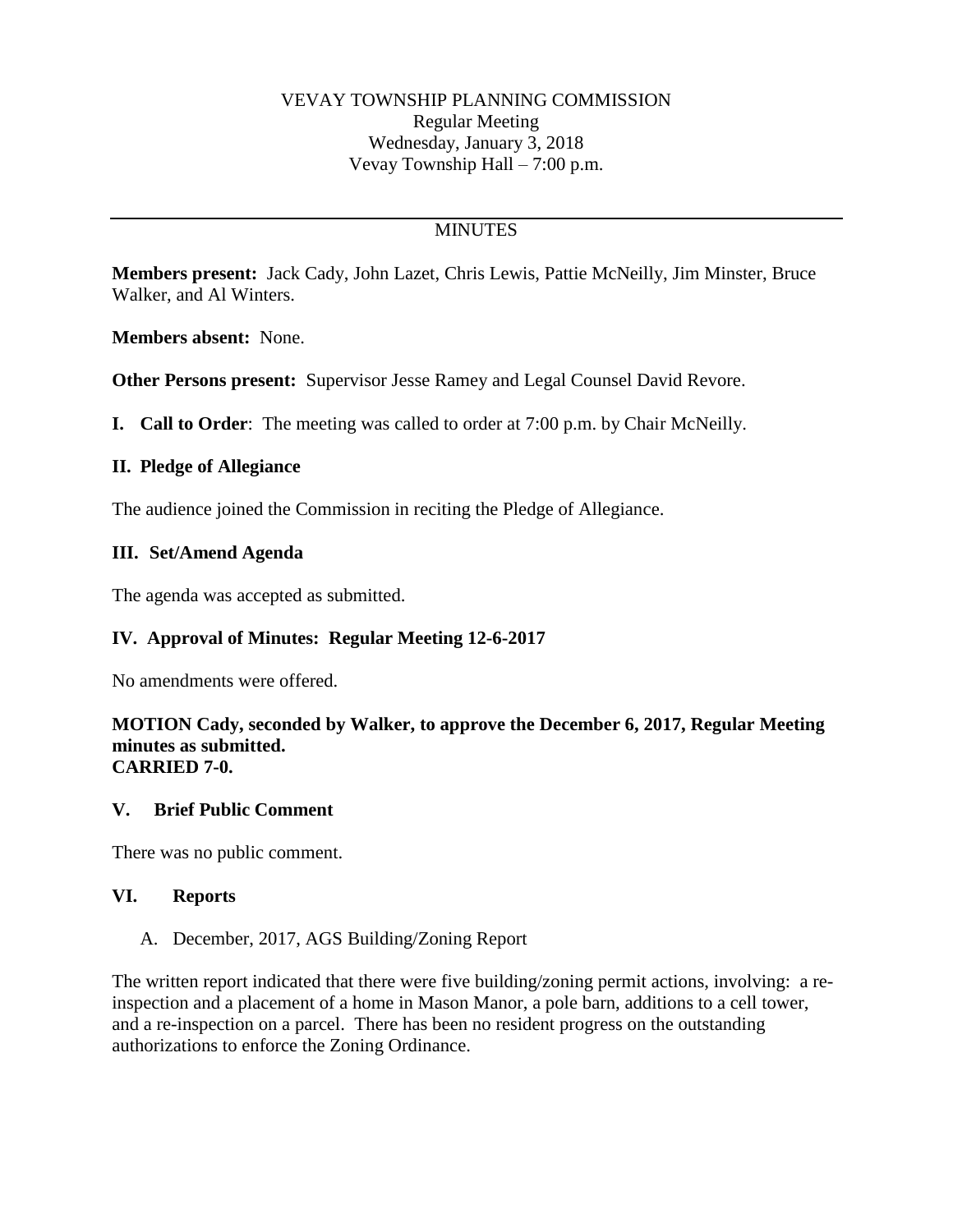B. Yearly 2017 AGS Building/Zoning Report

Commissioners discussed a summary of the 126 building/zoning permits requested for 2017, including name, address, type of construction or use sought, and for some of the applicants, the estimated project cost. In summary, the permits included seven new homes, 14 pole barns, 34 new mobile homes in Mason Manor, and a variety of other permits. All Commissioners had previously received a copy.

A question was raised as to why two pole barns and a deck had a certificate of occupation occupancy as the final action when one should not be needed. Supervisor Ramey believes these are not the final actions, and will verify.

C. Planning Commission 2017 Report

Commissioners had a draft report, detailing the membership changes, meetings, special projects, and actions taken by the Commission during 2017. A copy is appended to these minutes.

## **MOTION Walker, seconded by Cady, to approve the 2017 Planning Commission Annual Report as submitted, and to forward it to the Township Board and office. CARRIED 7-0.**

## **VII. Pending Business**

A. Consider Amendment to Zoning Ordinance, Chapter 16, Special Land Use

COMMMISSION – had discussion with legal counsel on changes in law in 2013 that overturned a Michigan Supreme Court decision on what local units of government can and cannot regulate with respect to mineral extraction and processing.

Comm. McNeilly – had been looking at various other township ordinances, and distributed copies of the pertinent ordinance from Lyndon Township in Washtenaw County.

COMMISSION – in looking over other township ordinances and in discussing current and previous mining operations in the Township, had discussion on tentative changes:

- Clarifying that five plans should be required: a Site Plan, a Mining Overview plan, a Mining Operations plan, a Crushing Operations plan, and a Site Reclamation plan;
- Whether a minimum acreage should be required 10 acres? 40? Other?
- To date most operations have been on primary roads for which the Township has no financial obligations. What level of bonding, if any, should be required for potential damage to a secondary road for which the Township has responsibility to pay for repair of damages?
- Whether 12 months of inactivity (or another time frame) should result in termination of operations and trigger a new review of operations;
- The level of reclamation bonding. Texas Township requires \$10,000 per acre, while Delhi Township requires \$2,500 per acre;
- Enhancing the required documentation of water table mapping;
- More detail of on-site water management, especially when there is no pre-existing pit or pond;